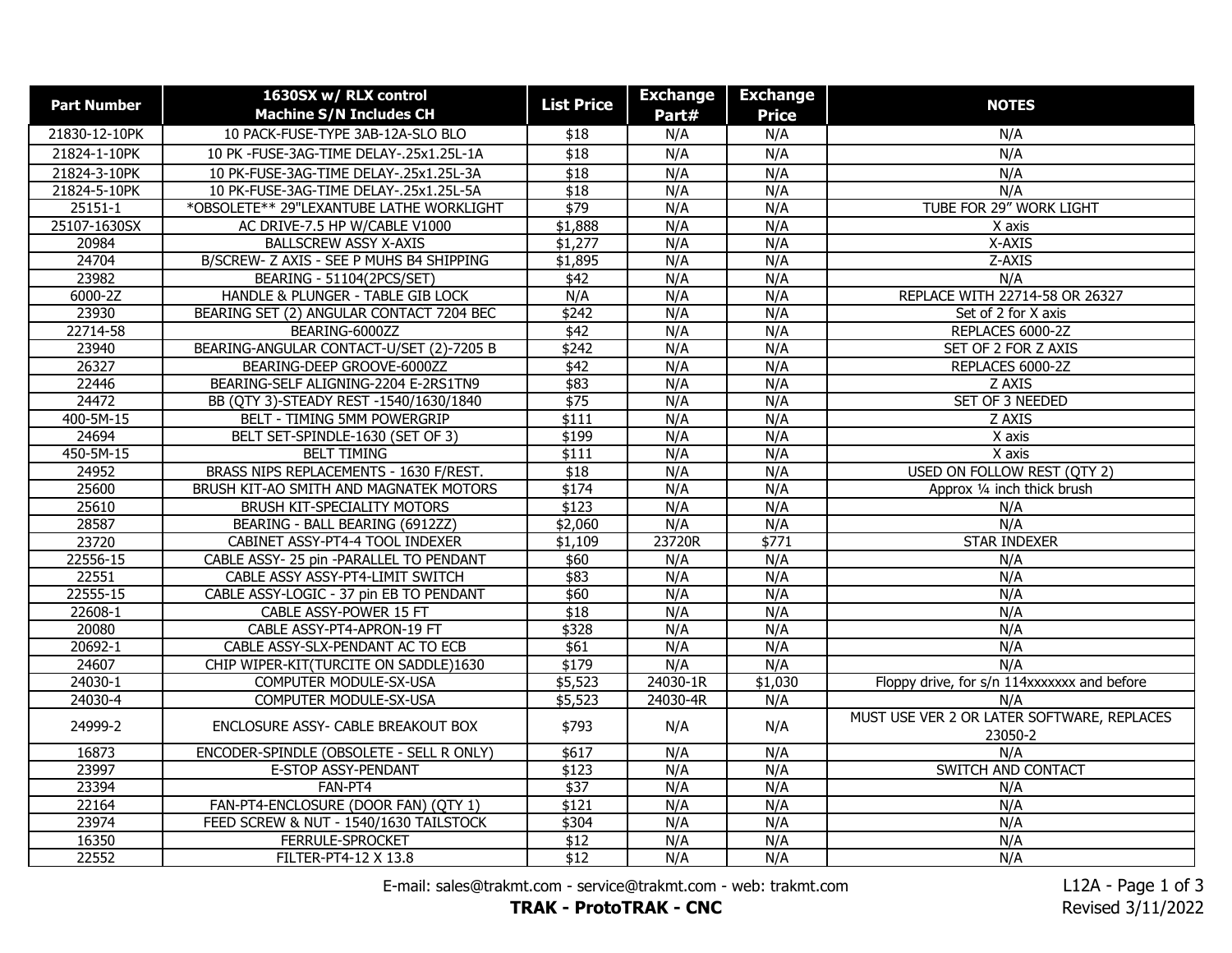| <b>Part Number</b> | 1630SX w/ RLX control                                         | <b>List Price</b> | <b>Exchange</b> | <b>Exchange</b> | <b>NOTES</b>                                |
|--------------------|---------------------------------------------------------------|-------------------|-----------------|-----------------|---------------------------------------------|
|                    | <b>Machine S/N Includes CH</b>                                |                   | Part#           | <b>Price</b>    |                                             |
| 22552-1            | FILTER-PT4-5.75 X 5.75                                        | \$12              | N/A             | N/A             | N/A                                         |
| 25078-1            | FLASH DISK REPL KIT-XP VER 2.0-6773                           | \$242             | N/A             | N/A             | REV C PENDANT AND BEFORE                    |
| 25078              | FLASH DISK REPL KIT-XP VER3.X-6773 W/PER                      | \$242             | N/A             | N/A             | REV D PENDANT TO REV H                      |
| 24714              | GIB- X AXIS FOR 1630/1630HS (570mm) -OLD                      | \$163             | N/A             | N/A             | N/A                                         |
| 23337-28           | GIB Z AXIS-1630 & BED CARRIAGE-1540                           | \$100             | N/A             | N/A             | N/A                                         |
| 21241-36           | HANDLE - DOOR HANDLE, LATHES                                  | \$61              | N/A             | N/A             | N/A                                         |
| 20082-2            | HANDWHEEL - ELECTRONIC HANDWHEEL X-AXIS                       | \$819             | N/A             | N/A             | <b>X-AXIS TRL</b>                           |
| 20082-3            | HANDWHEEL - ELECTRONIC HANDWHEEL Z-AXIS                       | \$819             | N/A             | N/A             | N/A                                         |
| 26357              | HOSE-FLEXIBLE COOLANT - 3/8X84"                               | \$67              | N/A             | N/A             | REPLACES 21050-3D                           |
| 20295              | JOGSTICK-ASSEMBLY                                             | \$656             | N/A             | N/A             | N/A                                         |
| 22958-1            | KEY - CHUCK KEY-1630/1745/1440                                | \$60              | N/A             | N/A             | N/A                                         |
| 22714-26           | LAMP - ASSY-110V 60Hz                                         | \$416             | N/A             | N/A             | N/A                                         |
| 23341              | LIGHT BULB-WORK LIGHT (all - except 1840                      | \$18              | N/A             | N/A             | N/A                                         |
| 22551-1            | LIMIT SWITCH ASSY-RIGHT                                       | \$242             | N/A             | N/A             | X AND Z AXIS                                |
| 22291              | LUBE PUMP-W/CABLE-1630, 1845, 2460, 2470                      | \$558             | N/A             | N/A             | N/A                                         |
| 24088-512          | MEMORY CARD-COMPACT FLASH-FORMATTED                           | \$255             | N/A             | N/A             | FOR REV I AND LATER PENDANT                 |
| 24088-1            | MEMORY CARD-COMPACT FLASH-FORMATTED PCA-                      | \$255             | N/A             | N/A             | FOR 24000-7 AND 24000-9 PENDANTS            |
| 24042              | OBSOLETE. PLEASE SEE 24042R. MODULE-SPINDLE<br><b>CONTROL</b> | N/A               | 24042R          | \$793           | N/A                                         |
| $16775 - 1$        | OBSOLETE. SEE 16775-1R                                        | \$1,147           | 16775-1R        | \$1,024         | Z AXIS                                      |
| 24316              | OBSOLETE. SEE 24316R                                          | \$1,070           | 24316R          | \$909           | X-AXIS                                      |
| 23885              | MOTOR FAN ASSY 110/220V-1540, 1630, 1840                      | \$227             | N/A             | N/A             | X axis                                      |
| 21050-3E           | NOZZLE 50-06168-00                                            | \$85              | N/A             | N/A             | N/A                                         |
| 21050-3D           | DISPLAY 2 AXIS 500" TRAVEL                                    | N/A               | N/A             | N/A             | X axis                                      |
| 21239-02           | OIL SIGHT GLASS, for side of g/box                            | \$18              | N/A             | N/A             | OIL LEVEL / WITH O-RING                     |
| 27284              | PAINT KIT - TOUCH UP                                          | \$108             | N/A             | N/A             | N/A                                         |
| 24000-3            | PENDANT-SLX                                                   | \$9,466           | N/A             | N/A             | Floppy drive, for s/n 114xxxxxxx and before |
| 24008-3            | PENDANT-SLX-USA-W/0 COMPUTER MODULE                           | \$3,789           | N/A             | N/A             | N/A                                         |
| 16983-1            | PULLEY-SOLID 44 TEETH - 5M HTD                                | \$168             | N/A             | N/A             | X & Z AXIS                                  |
| 23265              | PUMP COOLANT 1/8 HP                                           | \$476             | N/A             | N/A             | N/A                                         |
| 22157-32           | RESISTOR-750W-32 OHM-BRAKE                                    | \$123             | N/A             | N/A             | N/A                                         |
| 22714-52           | ROLLER-DOOR-1540, 1630, 1840, 2460SX                          | \$43              | N/A             | N/A             | N/A                                         |
| 24362              | RUBBER PAD-1630SX-HEADSTOCK                                   | \$55              | N/A             | N/A             | N/A                                         |
| 24693              | SAFETY GLASS-1630 and 1630HS                                  | \$161             | N/A             | N/A             | N/A                                         |
| $24101 - 4$        | SERVO DRIVER SERIES 3-4020                                    | \$872             | 24101-4R        | \$754           | X & Y AXIS, replaces 20201 and 20201R       |
| 24101-5            | SERVO DRIVER SERIES 3-4050                                    | \$872             | 24101-5R        | \$754           | Z AXIS, REPLACES 20327-2                    |
| 24324              | SHEET METAL-PT5-LATHE CABLE COVER                             | $\sqrt{$71}$      | N/A             | N/A             | N/A                                         |
| 24000-9            | <b>SLX PENDANT</b>                                            | \$9,466           | N/A             | N/A             | N/A                                         |
| 24695              | SPINDLE MOTOR-1630SX                                          | \$1,580           | N/A             | N/A             | X axis                                      |
| 21828              | SWITCH-AC ON/OFF                                              | \$42              | N/A             | N/A             | N/A                                         |
| 22683-1            | SEE 22684-2                                                   | \$75              | N/A             | N/A             | X axis                                      |

E-mail: sales@trakmt.com - service@trakmt.com - web: trakmt.com